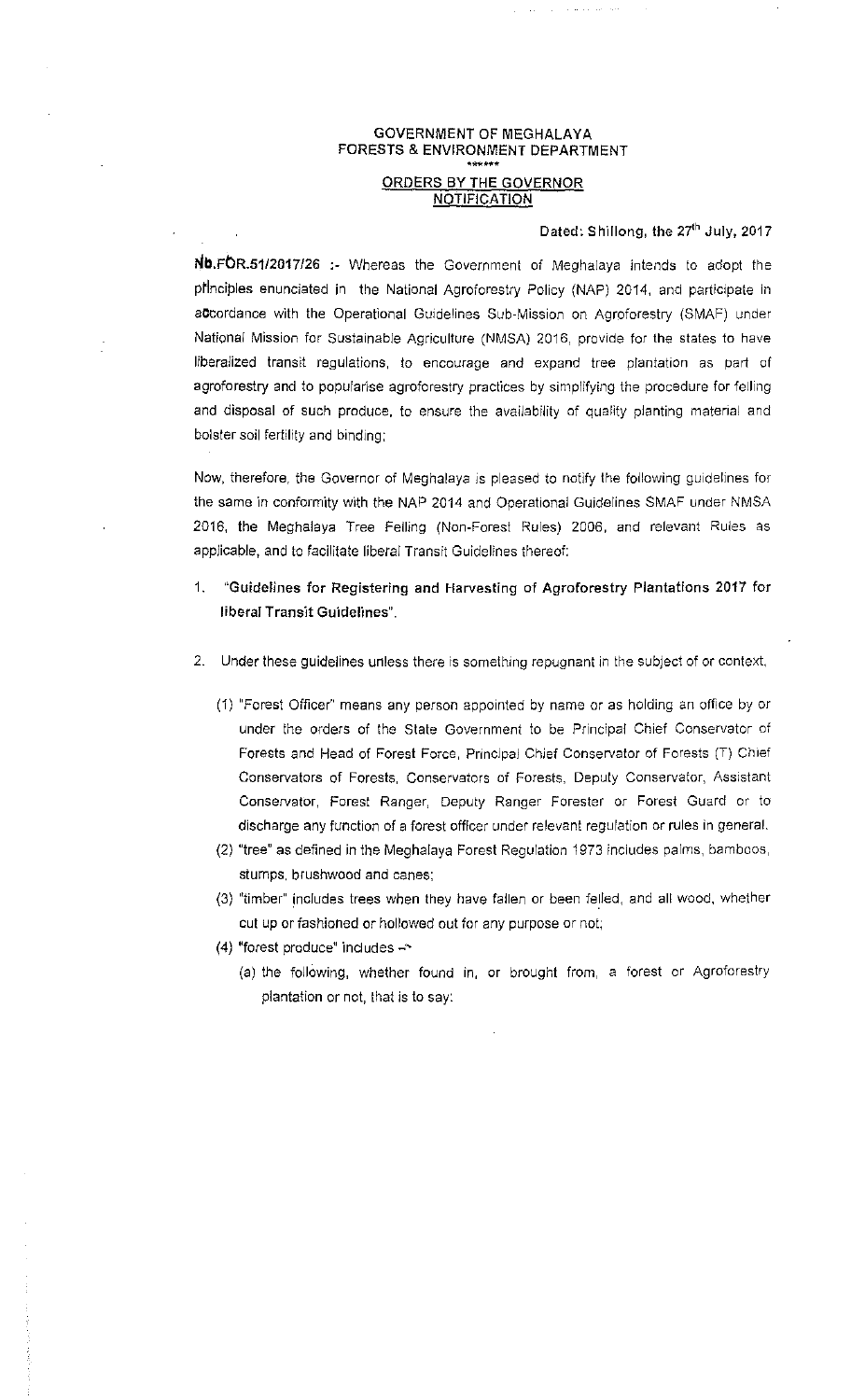timber, charcoal, caoutchouc, catechu, wood-oil, resin, natural varnish, bark. lac, myrobalans, and may also include broomgrass, medicinal and aromatic plants, bay-leaf, agar, indigenous/traditional fruits and

- (b) the following when found in, or brought from, a forest or agroforestry plantation that is to say:
	- (i) trees and leaves, and fruit and all other parts or produce. not hereinbefore mentioned, of trees,
	- (ii) plants not being trees, including grass creepers, reeds and moss, and all parts or produce of such plants,
	- (iii) " Homestead/ Farmstead" means an agricultural land or farm land, including land where animal husbandry practices are being undertaken and which include human habitations
	- (iv) "Agroforestry" means the practice of growing plantation crops, cash crops forestry crops of specified species in agricultural land or farm land as specified in Schedules A1 & A2.
	- (v) " Nursery" means *an* area set aside for production of Quality Planting Material for use in agroforestry farming systems..
- 3, Registration of agroforestry plantations.
	- (a) Farmstead owners desirous of raising agroforestry plantations or species for the purpose of harvesting in or around their farm lands shall apply for registration of such plantation with the District Horticulture Officer of the District, or any District level officer as assigned from time to time, in the prescribed format by the Agriculture Department and on completion of such formalities as may be required.

Provided that only the species of trees enumerated in Schedule A1 & A2 annexed hereto shall be planted in the said premises.

- (b) Nursery development will be a prerequisite to the project, and may be raised by government agencies, public sector enterprises, village communities or private agencies to raise quality planting material from seeds obtained from such agencies as have been authorised to supply the seme. Endemic and locally available species, including species of medicinal value suitable to the agro-climatic conditions of the State will be promoted.
- (c) Joint inspections by the Divisional Forest Officer (T) or his representative alongwith other Department representatives such as District Horticulture Officer or his representatives, Divisional Soil Water Conservation Officer or his representatives of the District shall be carried out during plantation, after five years of plantation and prior to harvesting of the trees, which report shall include the details of species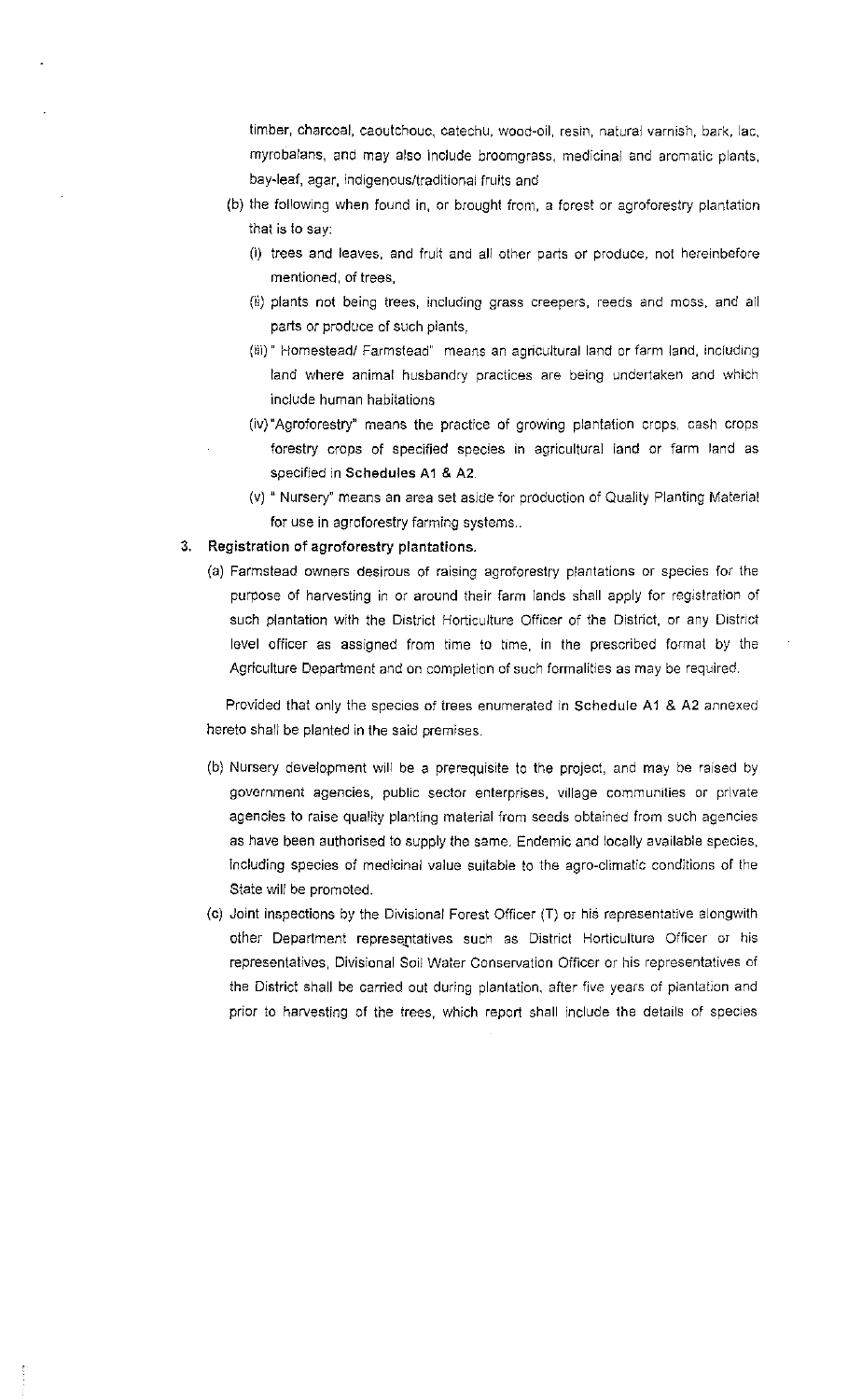planted, the number of such species and the quantum of agroforestry / forest produce to be harvested. However the certificate shalt invariably be countersigned by both the District Horticultural Officer and the Divisional Forest Officer (T).

- (d) In cases where felting involves up to100 trees, the authority to permit felling shall be a Committee comprising of the Divisional Forest Officer (T) or his representative not below the rank of Forest Ranger, and the Horticulture Development Officer or the Assistant Horticulture Development Officer as the case may be in the concerned Block and or Assistant Soil & Water Conservation Officer. For quantities above 100 and up to 500 trees the authority shall vest in the District level Committee, headed by the Deputy Commissioner and comprising of the Divisional Forest Officer (T) and the Horticulture Development Officer of the District and for quantities beyond 500 trees the permission shall be granted by the Principal Chief Conservator of Forests (T). For quantities beyond 1000 trees, the permission shall be granted by the Principal Chief Conservator of Forest and Head of Forest Force.
- (e) In cases where the forest produce is to be transported outside the State, the farm owner shall also register his plantation as a non·forest area under the provisions of the Meghalaya Tree Felling (Non-Forest Areas) Rules, 2006. In cases where the forest produce is to be sold locally, a certificate of origin in the prescribed format (Annexure A) indicating the source of such produce to be from the registered agroforestry plantation, duly countersigned by the Divisional Forest Officer (T) or any officer deputed by him in this behalf, and the Horticulture Development Officer or any other officer duly deputed by him in this behalf shall be required. This certificate of origin shat! be mandatory in all cases whether for export or for local consumption.
- (f) No levies of any kind shall be payable for such timber/ forest produce if the same have been raised under the scheme of Agroforestry

## 4. Tree species not requiring felling permission

(1) All horticulture tree species such as mango, guava, jackfruit, caramboia, plum, peach, pear, coconut, arecanut, litchi, cashew, Citrus spp, and all species of bamboo, culms of which have attained three years age or more shall not require felling permission as notified vide the provisions of the Meghalaya Tree Felling (Non-Forest Rules) 2006, as notified videNo.FOR.22/2004/141 dated 16<sup>th</sup> November either in respect of an individual tree or plantation on agroforestry plantation, provided the plantation has been registered with the competent authority as per<br>rules / guidelines. The list above is only illustrative and not exhaustive and shall be as specified in Schedules A1 and A2, which may be revised from time to time.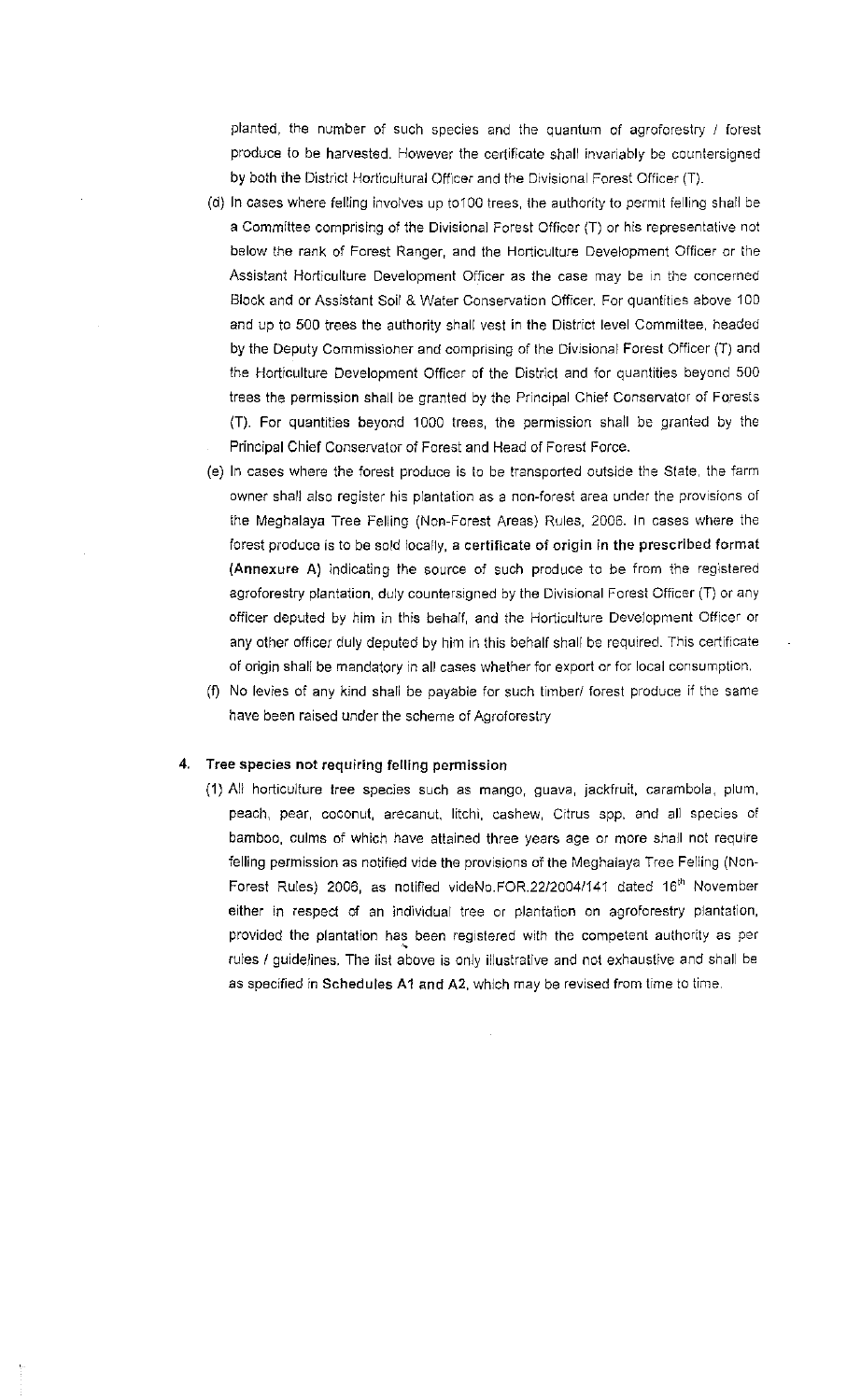(2) The State Government shall be competent to add or delete species in the para (1) above as per guidelines.

## 5. Restriction of permission

No permission for felling shall be granted in respect of unregistered plantations.

## 6. **trdhsit**

the transit of timber/ forest produce from the agroforestry plantation if not meant for export outside the State shall be carried out on the strength of the certificate of origin/ chailan which shall be issued by the Divisional Forest Officer (T) of the District. Timber/ forest produce that is intended to be transported outside the State shall be under transit passes and as per provisions of the Meghalaya Forest Regulation, 1973 as notified vide Notification No. FOR.111/2007/170, dated 11<sup>th</sup> October 2013, on production of the certificate of origin.

## 7. Savings

The provisions of these guidelines shall be only a supplement to the provisions of existing laws and the Operational Guidelines for the Sub-Mission on Agroforestry under national Mission for Sustainable Agriculture for the time being in force prohibiting or regulating the felling of trees as may be applicable. Moreover, provisions of the law would prevail in such matters. The State is competent to revise the Guidelines as may be required from time to time.

## 8. Miscellaneous

The Mission of Agroforestry would follow the Mission strategy, interventions, Mission implementation plan and would maintain online digital location of cluster with attributes, on Bhuvan platform and furnish reports as stipulated. The Agriculture Department would be nodal for

> Sd/- (A. Mawlong, lAS) Secretary to the Govt.of Meghalaya Forests & Environment Department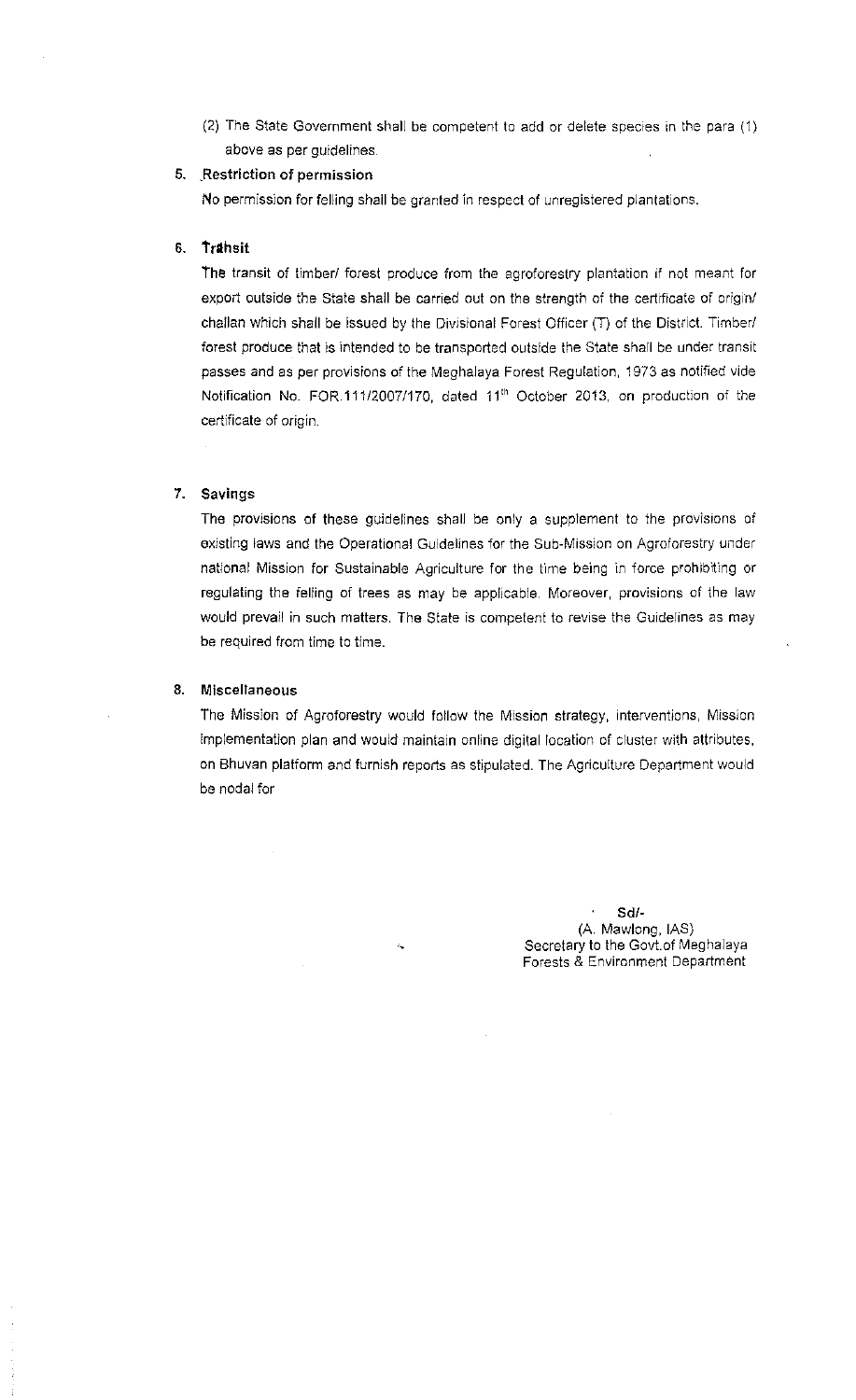## **ANNEXURE A**

# Certificate of origin required for timber and other forest produce originating from agroforestry plots.

| Name, address<br>and father's<br>name of the<br>owner of the<br>land whence the<br>forest produce<br>was derived | Name of the<br>forest produce<br>being sought<br>for removal | Description<br>of timber<br>or other<br>forest<br>produce. | Quantity of<br>timber or<br>other<br>forest<br>produce | Destination to<br>which the<br>timber or other<br>forest produce<br>is to be<br>transported | Remarks. |
|------------------------------------------------------------------------------------------------------------------|--------------------------------------------------------------|------------------------------------------------------------|--------------------------------------------------------|---------------------------------------------------------------------------------------------|----------|
|                                                                                                                  |                                                              |                                                            |                                                        |                                                                                             |          |

) ........................................................... Son/ Daughter of ... resident of.................................................... village ................. , ......... .. .District do hereby declare that the forest produce specified in this certificate has originated from an agroforestry plot from land owned by me, and that no portion of the said forest produce has been obtained from the property of the State or has been produced on State land. Dated

Owner

Counter signed 1.

2.

Note: See para 3 (e) for officers authorised to counter sign the Certificate of Origin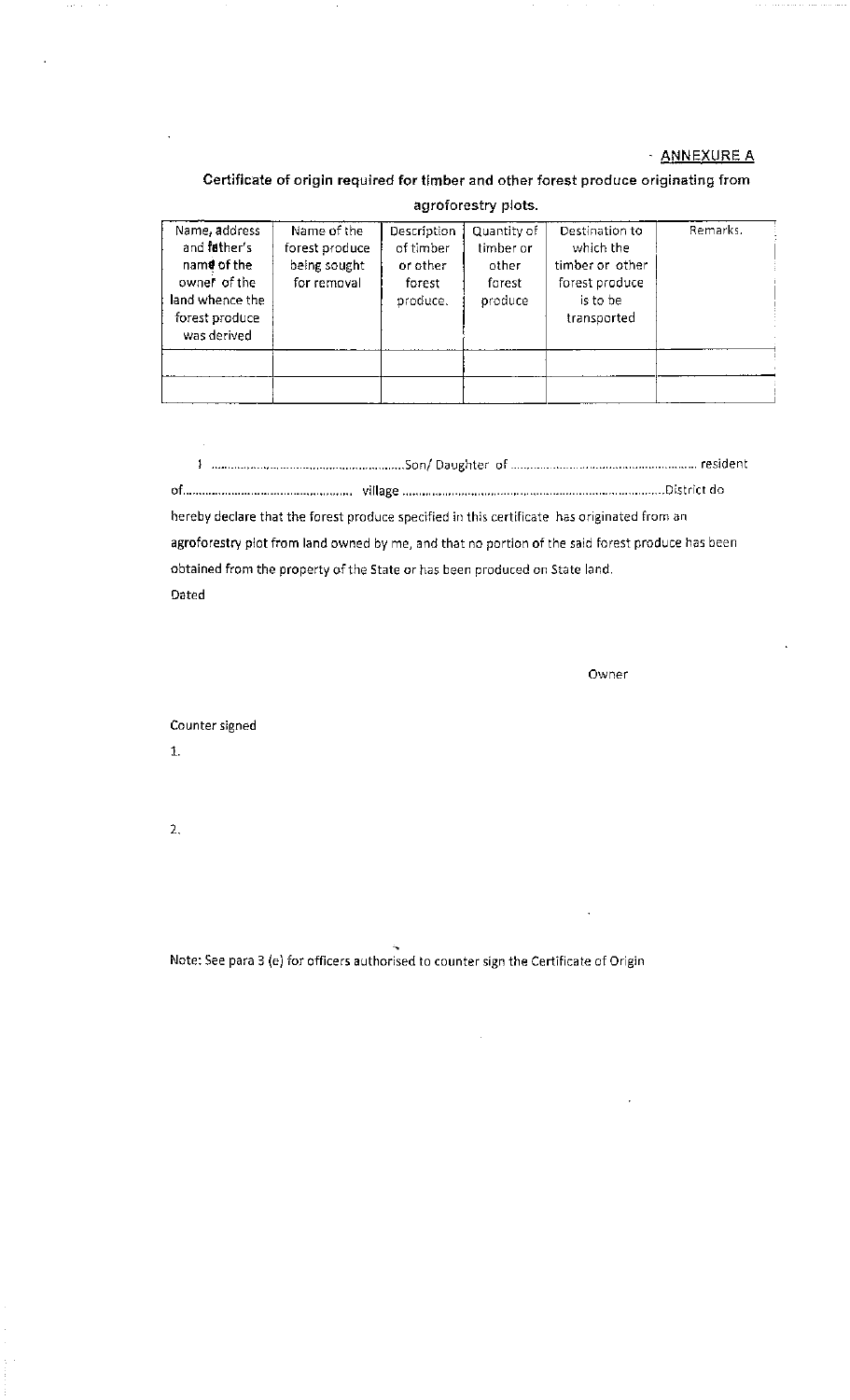## LIST OF SPECIES WHICH MAY BE PARTIALLY EXEMPTED FROM THE MEGHALAYA <u>FOREST REGULATION - 1973 IN RESPECT OF TREES GROWN ON AGRO-FORESTRY</u> LAND AND MEANT FOR DISPOSAL WITHIN THE STATE

| $\overline{SL}$ . No         | Name of Species          | Name of Tree     | Exemptions<br>with<br>Permissions |
|------------------------------|--------------------------|------------------|-----------------------------------|
| (i)                          | Populus species          | Poplar           | Yes                               |
| (ii)                         | Leucaena leucocephala    | Subabul          | Yes                               |
| (iii)                        | Acacia auriculiformis    | Australian babul | Yes                               |
| (iv)                         | Acacia nilotica          | Babul            | Yes                               |
| (v)                          | Ailanthus excelsa        | Maharukh         | Yes                               |
| (v <sub>i</sub> )            | Anthocephalus kadamba    | Kadamb           | Yes                               |
| (vii)                        | Aquilaria malaccensis    | Agar             | Yes                               |
| $\overline{(viii)}$          | Delonix regia            | Gulmohar         | Yes                               |
| (ix)                         | Jaccaranda musifolia     | Jaccaranda       | Yes                               |
| (x)                          | Grevillea robusta        | Silver Oak       | Yes                               |
| (x <sub>i</sub> )            | Palm species             | Palm             | Yes                               |
| (xii)                        | Zizyphus jujuba          | Ber              | <b>Yes</b>                        |
| (xiii)                       | Artocarpus heterophyllus | Katahal          | Yes                               |
| (xiv)                        | Mimusops elengii         | Molshri          | $\overline{Yes}$                  |
| (xv)                         | Putranjiva roxburghii    | Putranjiva       | <b>Yes</b>                        |
| (xvi)                        | Syzygium cumini          | Jamun            | Yes                               |
| $\overline{(\mathsf{xvii})}$ | Magnifera indica         | Mango            | Yes                               |
| (xvii)                       | Alstonia scholaris       | Saptparni        | Yes                               |
| (xix)                        | Pithecellobium dulce     | Jungle Jalebi    | <b>Yes</b>                        |
| (xx)                         | Azadirachta indica       | Neem             | Yes                               |
| (xxi)                        | Melia azadirach          | Bakain           | Yes                               |
| (xxi)                        | Dalbergia sissoo         | Sissoo           | Yes                               |
| (xxiii)                      | Pongamia pinnata         | Karanj           | Yes                               |
| (xxi)                        | Bombax ceiba             | Semal            | Yes                               |
| (xxy)                        | Ceiba pentandra          | Kapok            | Yes                               |
| (xxvi)                       | Erytherina species       | Coral tree       | Yes                               |
| (xxvii)                      | Artocarpus chaplasa      | Bread tree       | Yes                               |
| (xxviii)                     | Muraya koenigii          | Curry leaf       | Yes                               |
| (xxix)                       | Santalum album           | Sandalwood       | Yes                               |
| (xxx)                        | Aquilaria agullocha      | Agar             | Yes                               |
| (xxxi)                       | Alnus nepalensis         | Aldus            | Yes                               |
| (xxxii)                      | Myrica esculenra         | Sohphi           | Yes                               |
| (xxxiii)                     | Prunus nepalensis        | Sohiong          | Yes                               |
| (xxxiv)                      | Litsea glutinosa         | Gum              | Yes                               |
| (xxxv)                       | Terminalia bellerica     | 'Bahera'         | Yes                               |
| (xxxvi)                      | Terminalia chebula       | Haritaki         | $\overline{\mathsf{Yes}}$         |
| (xxxvii)                     | All species of bamboo    | Bamboo           | Yes                               |

 $\frac{1}{2}$ 

 $\sim$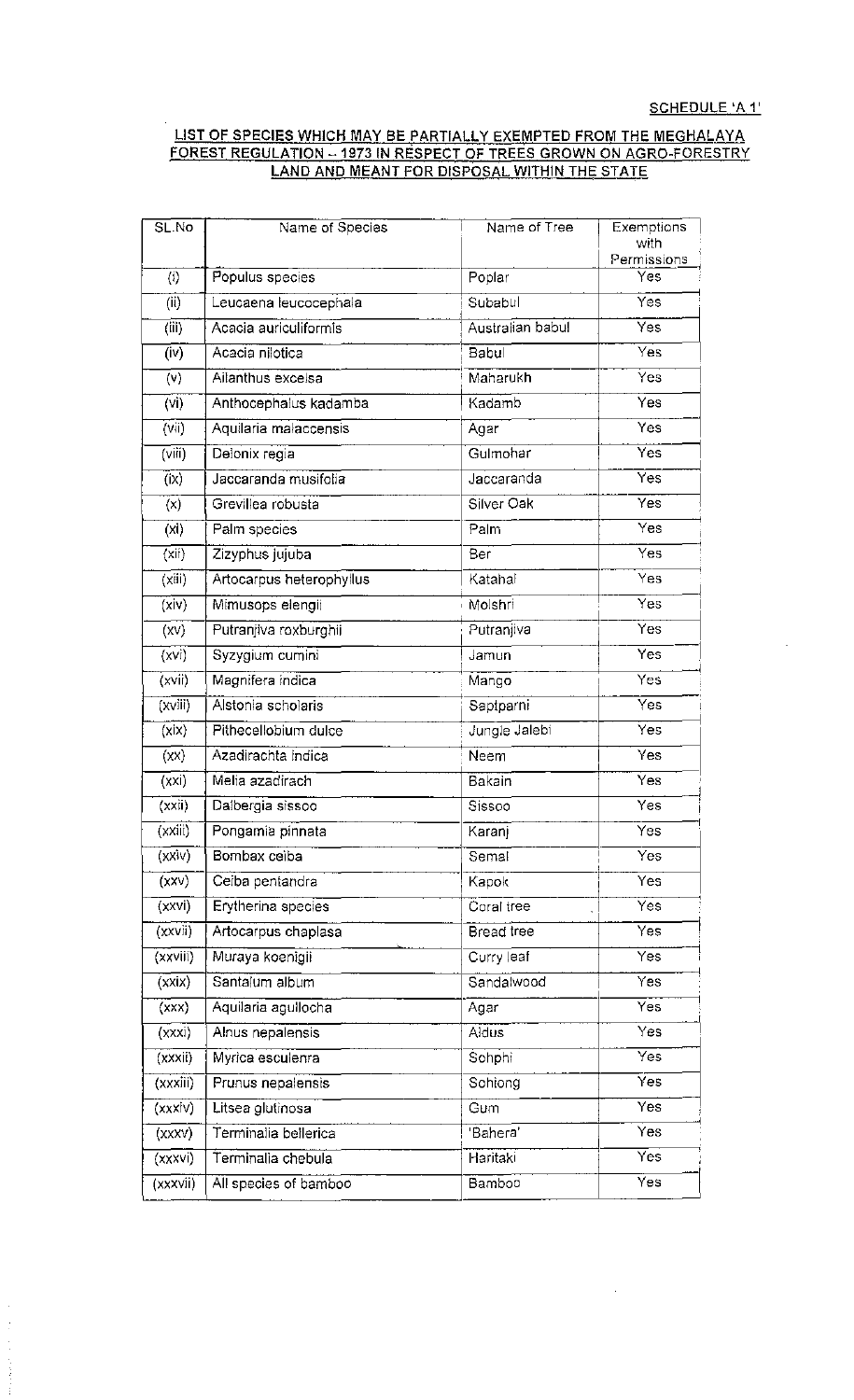$\ddot{\phantom{a}}$ 

## LIST OF SPECIES WHICH MAY BE EXEMPTED FROM THE MEGHALAYA FOREST <u>REGULATION - 1973 UNDER PROVISIONS OF MEGHALAYA TREE FELLING (NON-</u> FOREST AREAS) RULES, 2006

 $\overline{\phantom{a}}$ 

 $\mathcal{A}^{\mathcal{A}}$ 

 $\mathcal{A}$ 

| Yes<br>(ii)<br>Aegle marmelos<br>Bei<br>Yes<br>All Horticultural species<br>Fruit & Nut trees<br>(iii)<br>including Areca nut<br>Anacardium occidentale<br>Yes<br>(iv)<br>Cashewnut<br>Yes<br>Areca catechu<br>(v)<br>Arecanut<br>Yes<br>(vi)<br>Jackfruit<br>Artocarpus heterophyllus<br>$\overline{\text{Yes}}$<br>(vii)<br>Asparagus racemosus<br>Satavani<br>Yes<br>(viii)<br>Averrrhoa carambola<br>Carombola<br>Yes<br>(ix)<br>Sapida<br>Baccaurea sapida<br>Calamus floribundus<br>Yes<br>(x)<br>Yes<br>Castana sativa<br>(xi)<br>Chestnut<br><b>Yes</b><br>Casuarina equisetifolia<br>(xii)<br>Casuarina<br>(xiii)<br>Citrus assamensis<br>$\overline{\text{Yes}}$<br>Yes<br>(x v)<br>Citrus grandis<br>Pumelo<br>Citrus hybrid<br>$\overline{\text{Yes}}$<br>(xv)<br>Citrus indica<br>(xvi)<br>Yes<br>(xvii)<br>Citrus jambhiri<br>Jambheri<br>Yes<br>Citrus latipes<br>(xviii)<br>Yes<br>Citrus lemon<br>(xix)<br>Yes <sup>®</sup><br>Lemon<br>Citrus macroptera<br>Yes<br>(xx)<br>Satkura<br>Citrus medica<br>(xxi)<br>Medica<br>Yes<br>(xxi)<br>Citrus retuculata<br>Khasi mandarin<br>Yes<br>(xxiii)<br>Citrus sinensis<br>$\overline{Yes}$<br>(xxiv)<br>Citrus species<br>Nimbu, Santra, Mussambi<br>Yes<br>Dioscorea bulbifera<br>(xxV)<br>Yes<br>Yam<br>(xxvi)<br>Diospyros lotus<br>Yes<br>Persimmon<br>(xxvii)<br>Docynia indica<br>Yes<br>(xxviii)<br>Eleagnus conferta<br>V<br>Yes<br>Embelia ribes<br>(xxix)<br>Yes<br>'Reetha'<br>(xxx)<br>Yes<br>Eucalyptus species<br>Neelgiri<br>(xxxi)<br>Flacourtia cataphracta<br>Yes | SL.No   | Name of Species        | Name of Tree  | Exempt |
|---------------------------------------------------------------------------------------------------------------------------------------------------------------------------------------------------------------------------------------------------------------------------------------------------------------------------------------------------------------------------------------------------------------------------------------------------------------------------------------------------------------------------------------------------------------------------------------------------------------------------------------------------------------------------------------------------------------------------------------------------------------------------------------------------------------------------------------------------------------------------------------------------------------------------------------------------------------------------------------------------------------------------------------------------------------------------------------------------------------------------------------------------------------------------------------------------------------------------------------------------------------------------------------------------------------------------------------------------------------------------------------------------------------------------------------------------------------------------------------------------------------------------------------------------|---------|------------------------|---------------|--------|
|                                                                                                                                                                                                                                                                                                                                                                                                                                                                                                                                                                                                                                                                                                                                                                                                                                                                                                                                                                                                                                                                                                                                                                                                                                                                                                                                                                                                                                                                                                                                                   | (i)     | <b>Acacia</b> tortilis | Isarili Babul | Yes    |
|                                                                                                                                                                                                                                                                                                                                                                                                                                                                                                                                                                                                                                                                                                                                                                                                                                                                                                                                                                                                                                                                                                                                                                                                                                                                                                                                                                                                                                                                                                                                                   |         |                        |               |        |
|                                                                                                                                                                                                                                                                                                                                                                                                                                                                                                                                                                                                                                                                                                                                                                                                                                                                                                                                                                                                                                                                                                                                                                                                                                                                                                                                                                                                                                                                                                                                                   |         |                        |               |        |
|                                                                                                                                                                                                                                                                                                                                                                                                                                                                                                                                                                                                                                                                                                                                                                                                                                                                                                                                                                                                                                                                                                                                                                                                                                                                                                                                                                                                                                                                                                                                                   |         |                        |               |        |
|                                                                                                                                                                                                                                                                                                                                                                                                                                                                                                                                                                                                                                                                                                                                                                                                                                                                                                                                                                                                                                                                                                                                                                                                                                                                                                                                                                                                                                                                                                                                                   |         |                        |               |        |
|                                                                                                                                                                                                                                                                                                                                                                                                                                                                                                                                                                                                                                                                                                                                                                                                                                                                                                                                                                                                                                                                                                                                                                                                                                                                                                                                                                                                                                                                                                                                                   |         |                        |               |        |
|                                                                                                                                                                                                                                                                                                                                                                                                                                                                                                                                                                                                                                                                                                                                                                                                                                                                                                                                                                                                                                                                                                                                                                                                                                                                                                                                                                                                                                                                                                                                                   |         |                        |               |        |
|                                                                                                                                                                                                                                                                                                                                                                                                                                                                                                                                                                                                                                                                                                                                                                                                                                                                                                                                                                                                                                                                                                                                                                                                                                                                                                                                                                                                                                                                                                                                                   |         |                        |               |        |
|                                                                                                                                                                                                                                                                                                                                                                                                                                                                                                                                                                                                                                                                                                                                                                                                                                                                                                                                                                                                                                                                                                                                                                                                                                                                                                                                                                                                                                                                                                                                                   |         |                        |               |        |
|                                                                                                                                                                                                                                                                                                                                                                                                                                                                                                                                                                                                                                                                                                                                                                                                                                                                                                                                                                                                                                                                                                                                                                                                                                                                                                                                                                                                                                                                                                                                                   |         |                        |               |        |
|                                                                                                                                                                                                                                                                                                                                                                                                                                                                                                                                                                                                                                                                                                                                                                                                                                                                                                                                                                                                                                                                                                                                                                                                                                                                                                                                                                                                                                                                                                                                                   |         |                        |               |        |
|                                                                                                                                                                                                                                                                                                                                                                                                                                                                                                                                                                                                                                                                                                                                                                                                                                                                                                                                                                                                                                                                                                                                                                                                                                                                                                                                                                                                                                                                                                                                                   |         |                        |               |        |
|                                                                                                                                                                                                                                                                                                                                                                                                                                                                                                                                                                                                                                                                                                                                                                                                                                                                                                                                                                                                                                                                                                                                                                                                                                                                                                                                                                                                                                                                                                                                                   |         |                        |               |        |
|                                                                                                                                                                                                                                                                                                                                                                                                                                                                                                                                                                                                                                                                                                                                                                                                                                                                                                                                                                                                                                                                                                                                                                                                                                                                                                                                                                                                                                                                                                                                                   |         |                        |               |        |
|                                                                                                                                                                                                                                                                                                                                                                                                                                                                                                                                                                                                                                                                                                                                                                                                                                                                                                                                                                                                                                                                                                                                                                                                                                                                                                                                                                                                                                                                                                                                                   |         |                        |               |        |
|                                                                                                                                                                                                                                                                                                                                                                                                                                                                                                                                                                                                                                                                                                                                                                                                                                                                                                                                                                                                                                                                                                                                                                                                                                                                                                                                                                                                                                                                                                                                                   |         |                        |               |        |
|                                                                                                                                                                                                                                                                                                                                                                                                                                                                                                                                                                                                                                                                                                                                                                                                                                                                                                                                                                                                                                                                                                                                                                                                                                                                                                                                                                                                                                                                                                                                                   |         |                        |               |        |
|                                                                                                                                                                                                                                                                                                                                                                                                                                                                                                                                                                                                                                                                                                                                                                                                                                                                                                                                                                                                                                                                                                                                                                                                                                                                                                                                                                                                                                                                                                                                                   |         |                        |               |        |
|                                                                                                                                                                                                                                                                                                                                                                                                                                                                                                                                                                                                                                                                                                                                                                                                                                                                                                                                                                                                                                                                                                                                                                                                                                                                                                                                                                                                                                                                                                                                                   |         |                        |               |        |
|                                                                                                                                                                                                                                                                                                                                                                                                                                                                                                                                                                                                                                                                                                                                                                                                                                                                                                                                                                                                                                                                                                                                                                                                                                                                                                                                                                                                                                                                                                                                                   |         |                        |               |        |
|                                                                                                                                                                                                                                                                                                                                                                                                                                                                                                                                                                                                                                                                                                                                                                                                                                                                                                                                                                                                                                                                                                                                                                                                                                                                                                                                                                                                                                                                                                                                                   |         |                        |               |        |
|                                                                                                                                                                                                                                                                                                                                                                                                                                                                                                                                                                                                                                                                                                                                                                                                                                                                                                                                                                                                                                                                                                                                                                                                                                                                                                                                                                                                                                                                                                                                                   |         |                        |               |        |
|                                                                                                                                                                                                                                                                                                                                                                                                                                                                                                                                                                                                                                                                                                                                                                                                                                                                                                                                                                                                                                                                                                                                                                                                                                                                                                                                                                                                                                                                                                                                                   |         |                        |               |        |
|                                                                                                                                                                                                                                                                                                                                                                                                                                                                                                                                                                                                                                                                                                                                                                                                                                                                                                                                                                                                                                                                                                                                                                                                                                                                                                                                                                                                                                                                                                                                                   |         |                        |               |        |
|                                                                                                                                                                                                                                                                                                                                                                                                                                                                                                                                                                                                                                                                                                                                                                                                                                                                                                                                                                                                                                                                                                                                                                                                                                                                                                                                                                                                                                                                                                                                                   |         |                        |               |        |
|                                                                                                                                                                                                                                                                                                                                                                                                                                                                                                                                                                                                                                                                                                                                                                                                                                                                                                                                                                                                                                                                                                                                                                                                                                                                                                                                                                                                                                                                                                                                                   |         |                        |               |        |
|                                                                                                                                                                                                                                                                                                                                                                                                                                                                                                                                                                                                                                                                                                                                                                                                                                                                                                                                                                                                                                                                                                                                                                                                                                                                                                                                                                                                                                                                                                                                                   |         |                        |               |        |
|                                                                                                                                                                                                                                                                                                                                                                                                                                                                                                                                                                                                                                                                                                                                                                                                                                                                                                                                                                                                                                                                                                                                                                                                                                                                                                                                                                                                                                                                                                                                                   |         |                        |               |        |
|                                                                                                                                                                                                                                                                                                                                                                                                                                                                                                                                                                                                                                                                                                                                                                                                                                                                                                                                                                                                                                                                                                                                                                                                                                                                                                                                                                                                                                                                                                                                                   |         |                        |               |        |
|                                                                                                                                                                                                                                                                                                                                                                                                                                                                                                                                                                                                                                                                                                                                                                                                                                                                                                                                                                                                                                                                                                                                                                                                                                                                                                                                                                                                                                                                                                                                                   |         |                        |               |        |
|                                                                                                                                                                                                                                                                                                                                                                                                                                                                                                                                                                                                                                                                                                                                                                                                                                                                                                                                                                                                                                                                                                                                                                                                                                                                                                                                                                                                                                                                                                                                                   |         |                        |               |        |
|                                                                                                                                                                                                                                                                                                                                                                                                                                                                                                                                                                                                                                                                                                                                                                                                                                                                                                                                                                                                                                                                                                                                                                                                                                                                                                                                                                                                                                                                                                                                                   |         |                        |               |        |
|                                                                                                                                                                                                                                                                                                                                                                                                                                                                                                                                                                                                                                                                                                                                                                                                                                                                                                                                                                                                                                                                                                                                                                                                                                                                                                                                                                                                                                                                                                                                                   | (xxxii) | Gynocardia odorata     |               | Yes    |
| (xxxiii)<br>Hibiscus rosa-sinensis<br>Yes<br>Gurhal, jasoun                                                                                                                                                                                                                                                                                                                                                                                                                                                                                                                                                                                                                                                                                                                                                                                                                                                                                                                                                                                                                                                                                                                                                                                                                                                                                                                                                                                                                                                                                       |         |                        |               |        |
| (xxxiv)<br>Juglans regia<br>Walnut<br>Yes                                                                                                                                                                                                                                                                                                                                                                                                                                                                                                                                                                                                                                                                                                                                                                                                                                                                                                                                                                                                                                                                                                                                                                                                                                                                                                                                                                                                                                                                                                         |         |                        |               |        |
| Litchi chinensis<br>(xxxv)<br>Yes<br>Litchi                                                                                                                                                                                                                                                                                                                                                                                                                                                                                                                                                                                                                                                                                                                                                                                                                                                                                                                                                                                                                                                                                                                                                                                                                                                                                                                                                                                                                                                                                                       |         |                        |               |        |
| Magnifera indica<br>(xxxvi)<br>Yes<br>Mango                                                                                                                                                                                                                                                                                                                                                                                                                                                                                                                                                                                                                                                                                                                                                                                                                                                                                                                                                                                                                                                                                                                                                                                                                                                                                                                                                                                                                                                                                                       |         |                        |               |        |
| Malus pumila or Malus sylvestris<br>(xxxvii)<br>Yes<br>Apple                                                                                                                                                                                                                                                                                                                                                                                                                                                                                                                                                                                                                                                                                                                                                                                                                                                                                                                                                                                                                                                                                                                                                                                                                                                                                                                                                                                                                                                                                      |         |                        |               |        |
| (xxxviii)<br>Moringa oleifera<br>Yes<br>Munga                                                                                                                                                                                                                                                                                                                                                                                                                                                                                                                                                                                                                                                                                                                                                                                                                                                                                                                                                                                                                                                                                                                                                                                                                                                                                                                                                                                                                                                                                                     |         |                        |               |        |
| (xxxix)<br>Morus alba<br>Yes<br><b>Mulberry</b>                                                                                                                                                                                                                                                                                                                                                                                                                                                                                                                                                                                                                                                                                                                                                                                                                                                                                                                                                                                                                                                                                                                                                                                                                                                                                                                                                                                                                                                                                                   |         |                        |               |        |